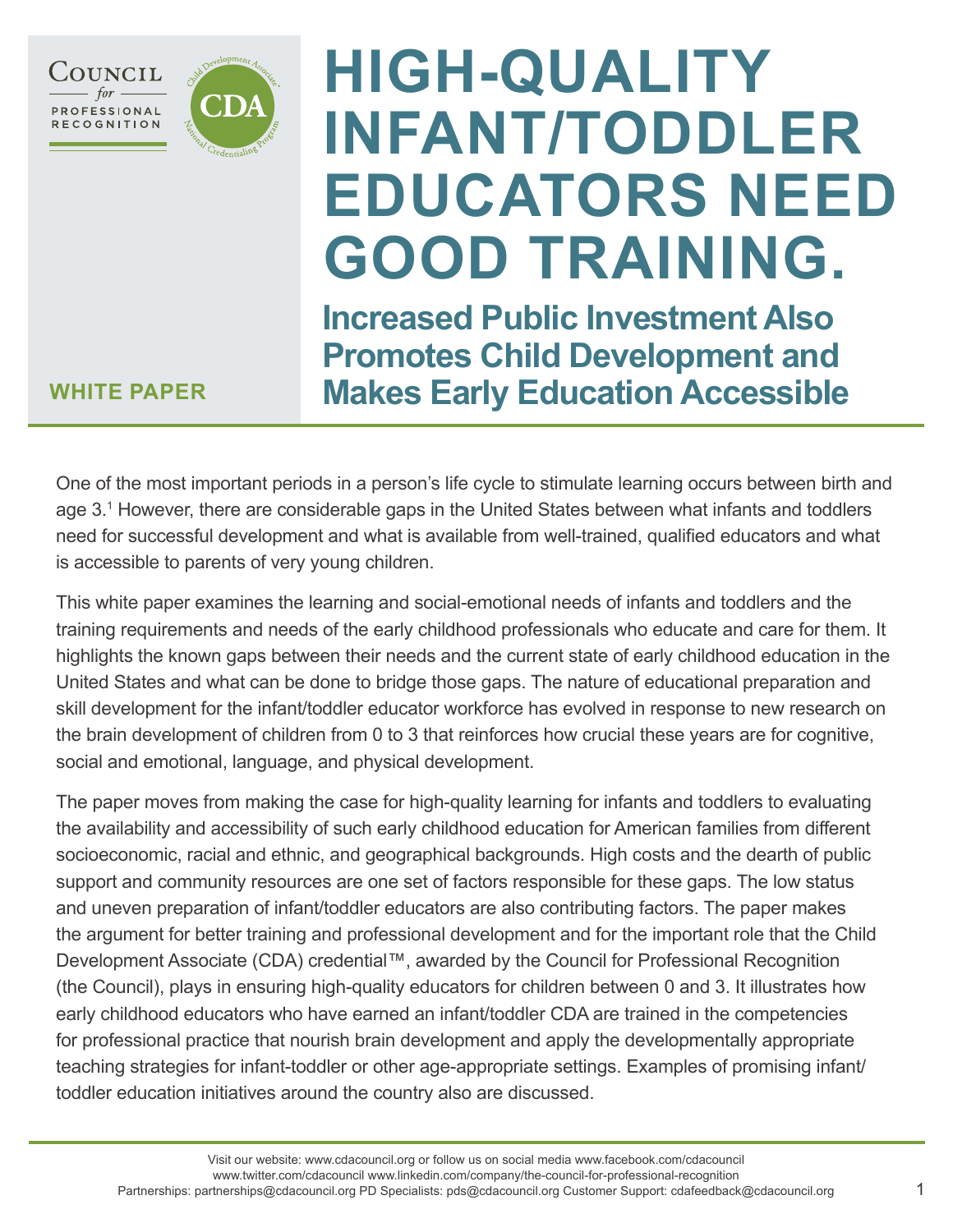## **WHY EARLY CHILDHOOD EDUCATION IS SO IMPORTANT**

During children's first three years of life, their brains are rapidly wired with most of the neurons they will have as an adult. These neurons process information flowing from one neuron to another across a synapse. Synapses are the basis for learning and memory. Neuroscience has shown that a 3-yearold typically has twice as many synapses as an adult. In addition to rapid brain development, a multitude of factors in a child's environment influences early cognitive, physical, and psychosocial development, according to psychologists like Urie Bronfenbrenner, who emphasized the "ecology of human development." These are key years for an infant or toddler to learn how to interact with others, and develop self-awareness, empathy, trust, and other psychosocial aspects of human development. Recognition of the developmental importance of these years has pushed "the frontier of school readiness" from preschool to the infant/toddler period, as the Network of Infant/Toddler Researchers reported.<sup>2</sup>

Research clearly indicates that interactions with parents, educators, and others matter profoundly from birth to age 3, and the caliber of infants' or toddlers' daily interactions with an early childhood educator has the potential to impact their brain structure throughout their lifetime. Because the infant and toddler years are so critical to child development, it is essential that all very young children have access to highquality care and education and that their educators have the knowledge, competencies, and sensitivities to best meet infants' and toddlers' needs. Unfortunately, these are areas in which the United States is particularly deficient.

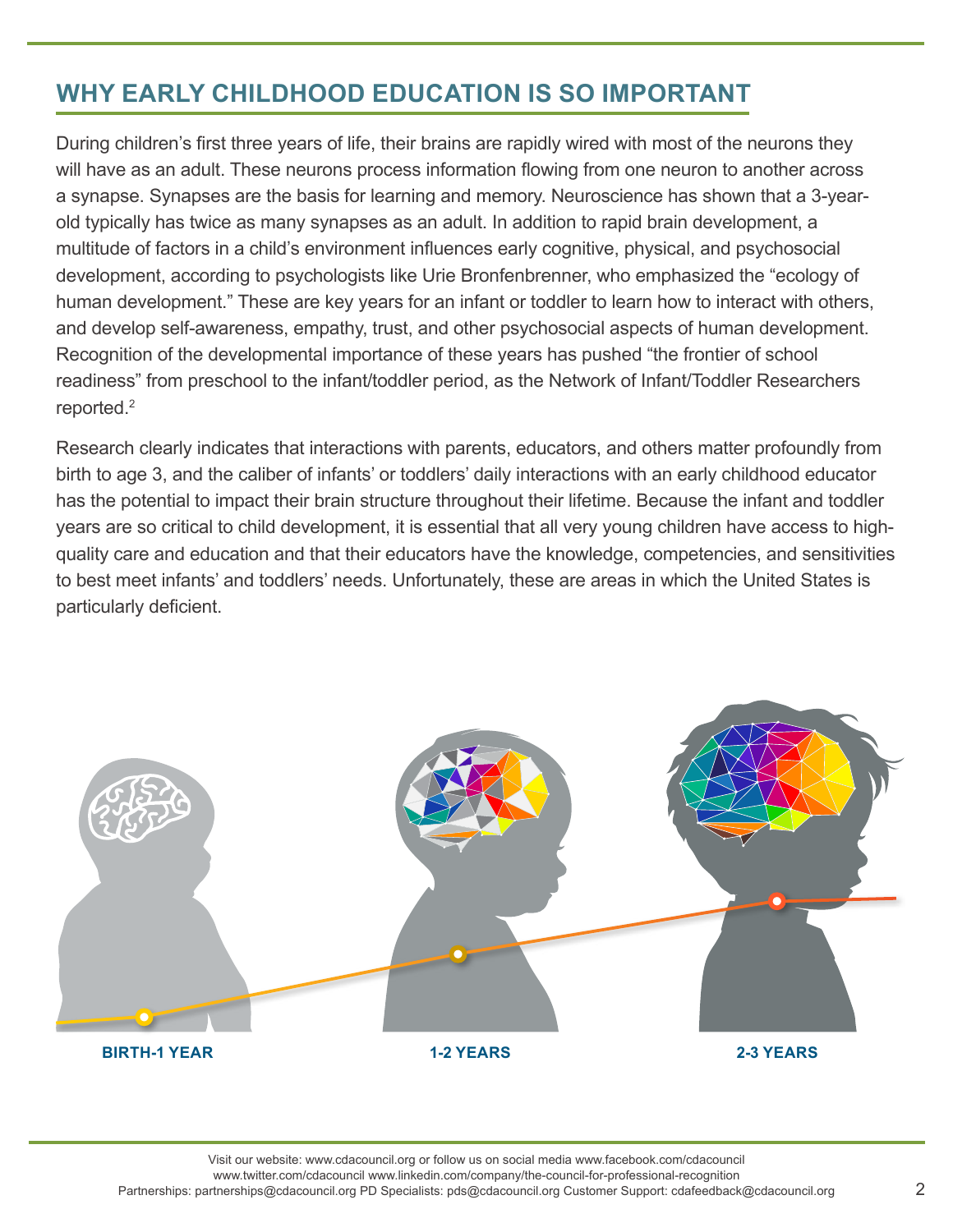## **ACCESS AND BARRIERS TO INFANT/TODDLER CARE AND EDUCATION**

Approximately 12 million Americans were between the ages of 0 and 3 in 2016. Of these, about 6.1 million were white, 3.1 million are Hispanic, about 1.6 million were black, more than half a million were Asian, and about 120,000 were American Indian, Alaskan Native, Native Hawaiian or Pacific Islander. Infants and toddlers are more likely to be poor than the general population, with 24 percent living in poverty and 47 percent in "near poverty" households with incomes below 200 percent of the federal poverty threshold in 2014.3

Although countries like Denmark and the Netherlands enroll 50-65 percent of their 0-to-2-year-olds in formal care, estimates of infant-toddler enrollment in center- or home-based settings in the United States range from one-third to one-half. In France, early childhood education is essentially free for parents, whereas the average annual cost of center-based care in the United States for an infant was higher than in-state tuition at a four-year public college in 28 states and the District of Columbia, according to Child Care Aware.4

Given the high costs and the lack of sufficient government support for early childhood education for American families, access is heavily, and sadly, dependent on household income and geography. Fewer than one in five low-income infants, toddlers, as well as children of preschool age, are enrolled in high-quality early childhood education, and nearly half as many young children in rural areas are enrolled, compared to those in urban and suburban areas. Head Start (including Early Head Start), the Child Care Development Block Grant, and other federal programs

 $\mathcal L$  Fewer than 1 in 5 low-income infants, toddlers, as well as children of preschool age, are enrolled in high-quality early childhood education...

serve or fund only a small fraction of young children who are eligible, and the quality of programs tends to be poorer for those from low-income backgrounds. For example, at Washington, DC's Barbara Chambers Children's Center, only children of parents with incomes below the poverty level are eligible, yet there were 122 on the waiting list for 28 slots in early 2018, according to director Sonia Di-majo. At another publicly funded center, at Bell Multicultural High School in Washington, five of the 40 young children have high-school-age parents, two have incarcerated fathers, two live in homeless shelters, and many of the rest come from single-parent households, according to director Anna Ayala. As a result, poor children and children of color are generally at a significant disadvantage before they even enter kindergarten.<sup>5</sup>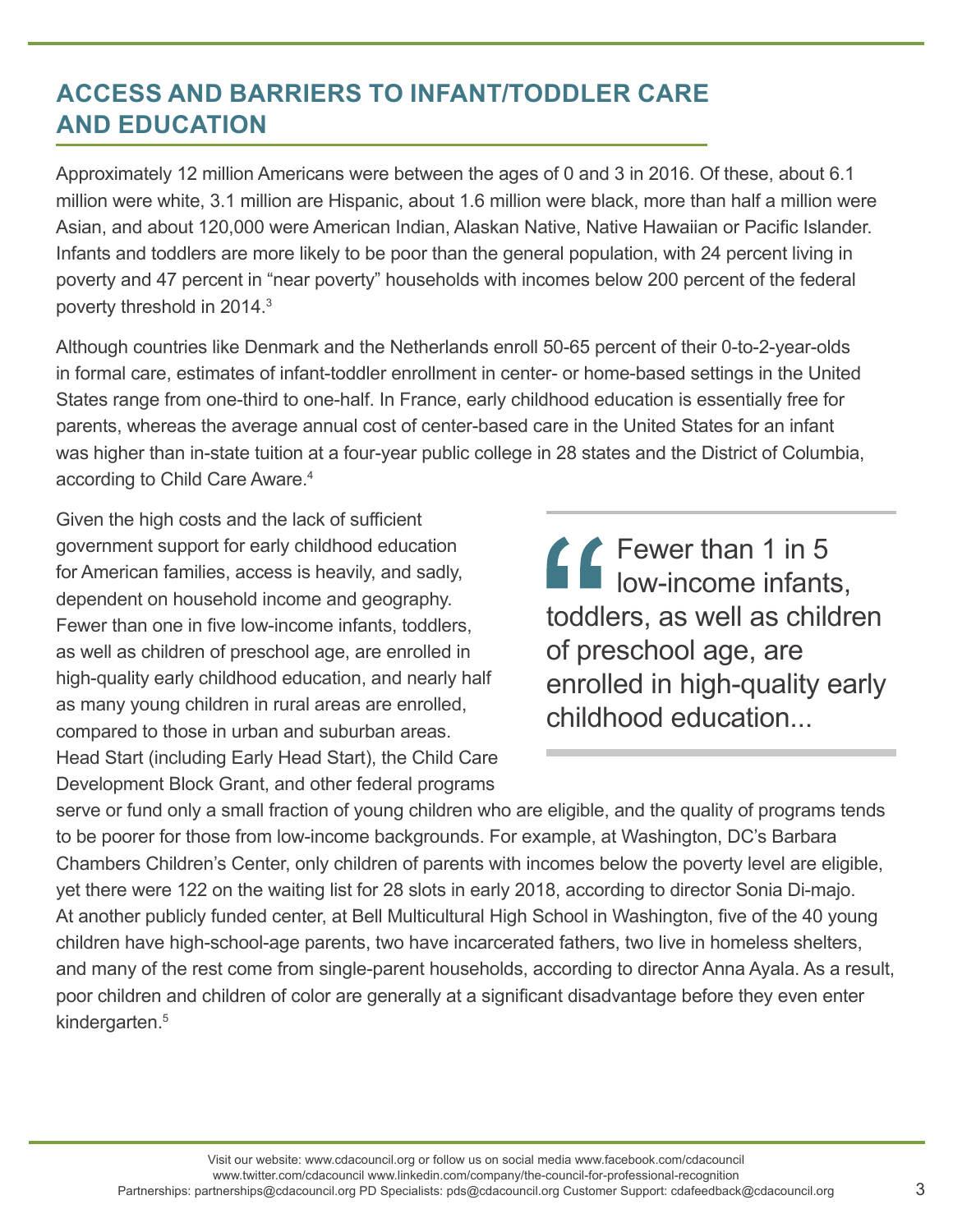## **THE WORK OF INFANT/TODDLER EDUCATORS**

The work of an infant/toddler educator is clearly of vital importance to children in their first three years of life and can be enormously rewarding, yet it is also hard work, at low pay, and generally accorded little social respect. Every day, in homes and centers across the country, two million or more adults are paid to care for and educate children between birth and age five, with half or more working with infants and toddlers. $^6$ 

At the Barbara Chambers center, 12 infants between zero and 16 months sit at low tables fingerpainting, as middle-aged women guide their hands, talk to them, and watch out for their safety. The walls are adorned with painted trees with multi-colored leaves, and cribs stand in the corner for naptime. The room is also filled with toys and cabinets and simple phrases on the walls in Spanish and English.

The work is a far cry from "babysitting." "First, I observe the children to know them," Mara Hernandez, a teacher with a CDA credential who has spent more than six years working with in infant/toddler centers and preschools and 10 years with older children, said. "It's important to make a connection with them. We talk to their parents to learn more about them and ask them to bring in pictures or a scarf or something to make a connection with home. We see what skills they need to develop and we make individualized lessons plans for each child."7

Ms. Ayala agrees that teaching must be "intentional," geared to the individual child and parents need to be engaged with her dozen multilingual teachers and staff. As a saying on the wall proclaims: "We are like a box of crayons. Each one of us is unique."

Interactions and relationships between educators and very young children are extremely important since these are the adults who often spend as much or more time with infants and toddlers than their parents do on the days that children are at centers.

Working with toddlers at the Bright Horizons Child Development Center in New Brunswick, N.J., Emily Urbanski, who earned a CDA credential, said: "I read with children, ask questions during the story that are open-ended to encourage conversations, and I also let them tell a story based on the illustrations in the book."

A center assistant director at Bright Horizons in Rochester, Minn., Teresa Larson, who also has a CDA, works hard to learn about each child and her needs. "It's important to establish positive and productive relationships with families by sharing details about the child at drop-off and pickup times," she said. Gauging a child's specific emotional or physical needs is important so that she can "develop special routines and rituals and provide consistent and dependable support for developing a sense of competence and confidence."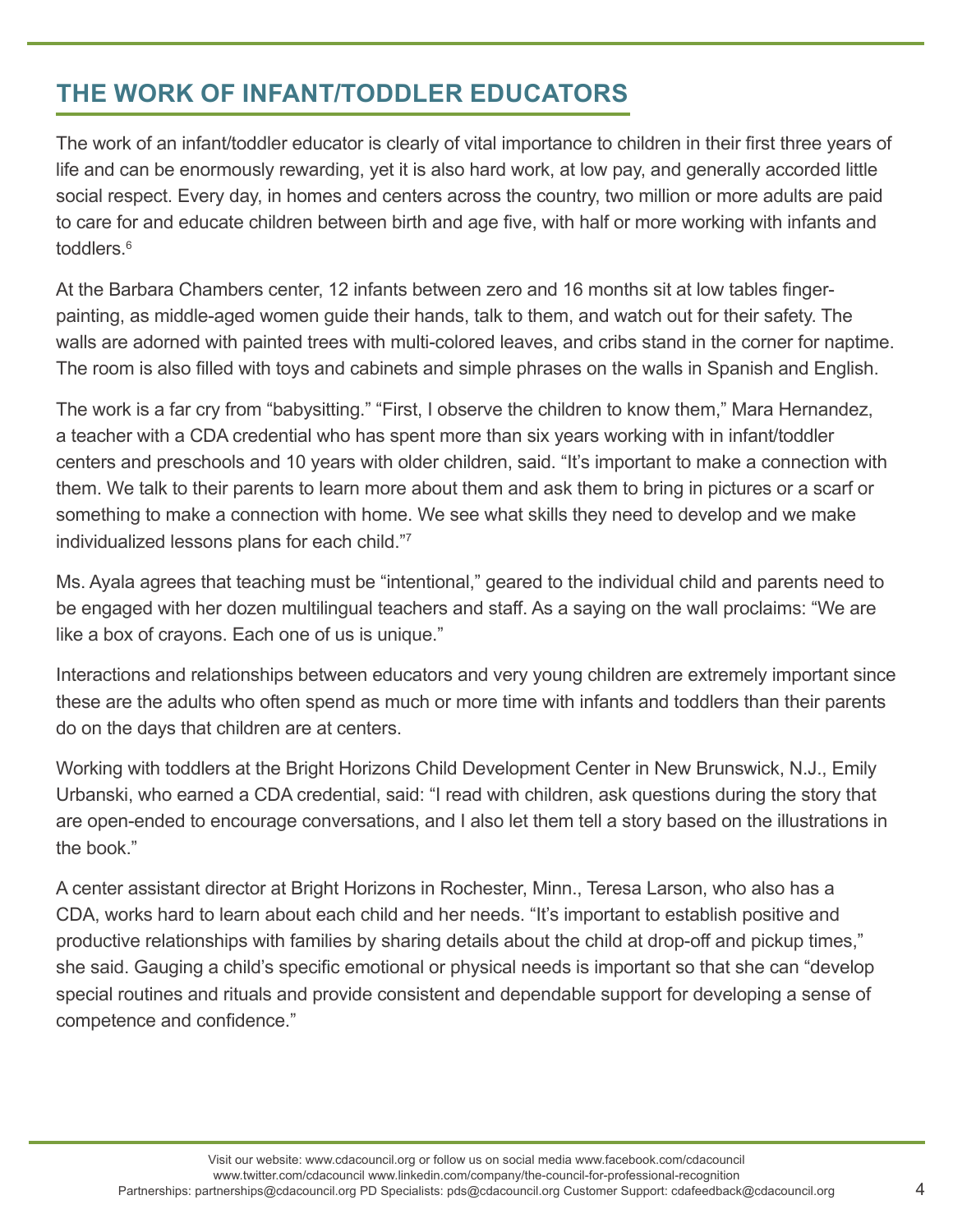Teaching and caring for infants and toddlers is "much more demanding" than working with older children, Ms. Hernandez said. "You have to be there all the time, and be emotionally attached to your children, yet you also need to know child development theory and good practice."

However, the pay is poor, hovering around the city's \$12.50 minimum wage. According to the U.S. Bureau of Labor Statistics, that's higher than the national median of about \$11 per hour. At these poverty-level wages, about half of educators nationally rely on Medicaid, food stamps, the Earned Income Tax Credit, and other public benefits. In addition to teaching and caring for infants and toddlers, teachers have to clean and sanitize the classroom and playroom, working eight-hour shifts at various times between 7 am and 6 pm. Ms. Hernandez, who is working on her associate degree, often goes to bed at 1 or 2 am and has to wake up a few hours later.<sup>8</sup>

Not only are infant/toddler and preschool educators paid less than half the median pay for kindergarten teachers, often without benefits, but they are also accorded little respect. "We really need to get past the perception that we play with young children all day," Lori Kelly, an early educator from Ohio with a CDA, said. "It's perceived as easy work. . . Our work—it isn't valued or understood."9

**↑ ↑** We really need to get past the perception that we play with young children all day,...

## **TRAINING INFANT/TODDLER EDUCATORS**

High-quality learning and care for infants and toddlers necessarily requires a well-trained professional workforce. Unfortunately, not all infant-toddler educators receive the specialized knowledge and practical experience they need to optimize child-development outcomes. Moreover, "the sophistication of the professional roles of those who work with children from infancy through the early elementary years is not consistently recognized and reflected," according to a 2015 Institute of Medicine report, *Transforming the Workforce for Children Birth Through Age Eight: A Unifying Foundation*. 10

There is considerable debate over the appropriate nature and extent of training and education that an infant/toddler educator (or a preschool teacher, for that matter) should receive, even though there is widespread agreement that specialized training is associated with better child outcomes. As many cities and states have begun to require an associate or bachelor's degree to teach preschool and, in some cases, infants and toddlers, we need to define what is essential basic training and what is the value of additional training—whether in colleges or ongoing professional development.<sup>11</sup>

To address these questions, a 15-organization task force called Power to the Profession, which includes the Council, was established in 2016 to define the early childhood profession by establishing a unifying framework for career pathways, knowledge, and competencies, qualifications, standards, and compensation.12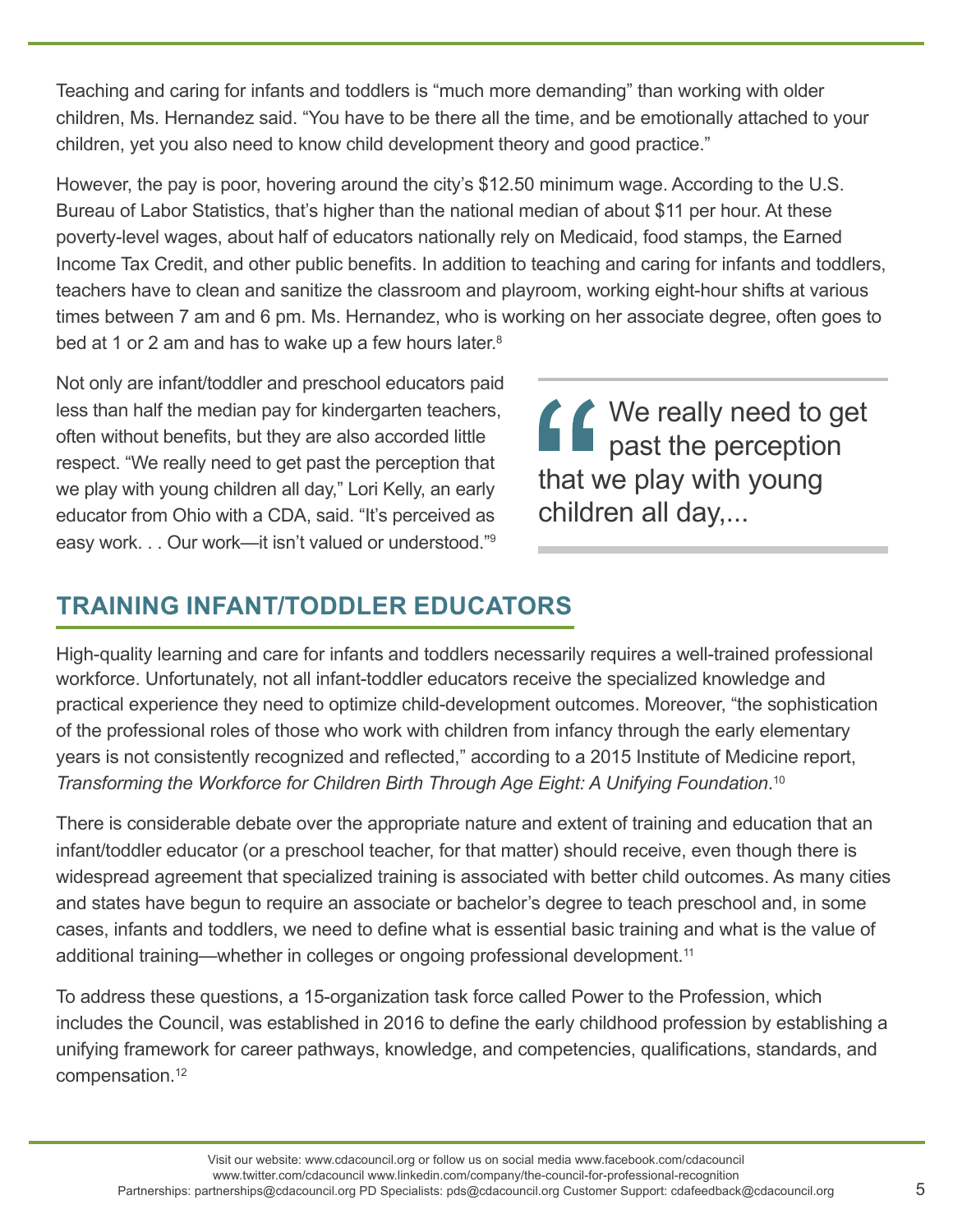An infant/toddler CDA requires that a candidate be able to attain six competency goals, which include 13 functional areas describing the major tasks or functions that an early educator must achieve. These are:

#### **Goal I. To establish and maintain a safe, healthy learning environment**

- 1. Safe
- 2. Healthy
- 3. Learning Environment

#### **Goal II. To advance physical and intellectual competence**

- 4. Physical
- 5. Cognitive
- 6. Communicative
- 7. Creative

#### **Goal III. To support social and emotional development and to provide positive guidance**

- 8. Self
- 9. Social
- 10. Guidance

#### **Goal IV. To establish positive and productive relationships with families**

11. Families

#### **Goal V. To ensure a well-run, purposeful program responsive to participant needs**

12. Program Management

#### **Goal VI. To maintain a commitment to professionalism**

13. Professionalism

## **THE CDA IS NECESSARY FOR INFANT/TODDLER EDUCATORS**

The CDA credential defines and assesses basic competencies for early childhood educators working in preschools, with infants and toddlers, as home

visitors, and for family childcare, which provides a consistent standard instead of the widely varying training that is found throughout the nation. Attaining a CDA credential requires 480 hours of supervised classroom experience, 120 hours of training, a portfolio, feedback from parents, and direct observation of the competencies and demonstration of effective practice with young children in a specific setting. It provides the foundation for what early childhood educators must know and be able to do, making every interaction with a young child a teachable opportunity to foster successful child development.<sup>13</sup>

With 420,000 CDA's earned since 1975, including 106,000 for infant/toddler educators, the credential is the most widely recognized certification that early childhood educators have gained the initial knowledge, skills, and experience to effectively engage with young children. The CDA is a requirement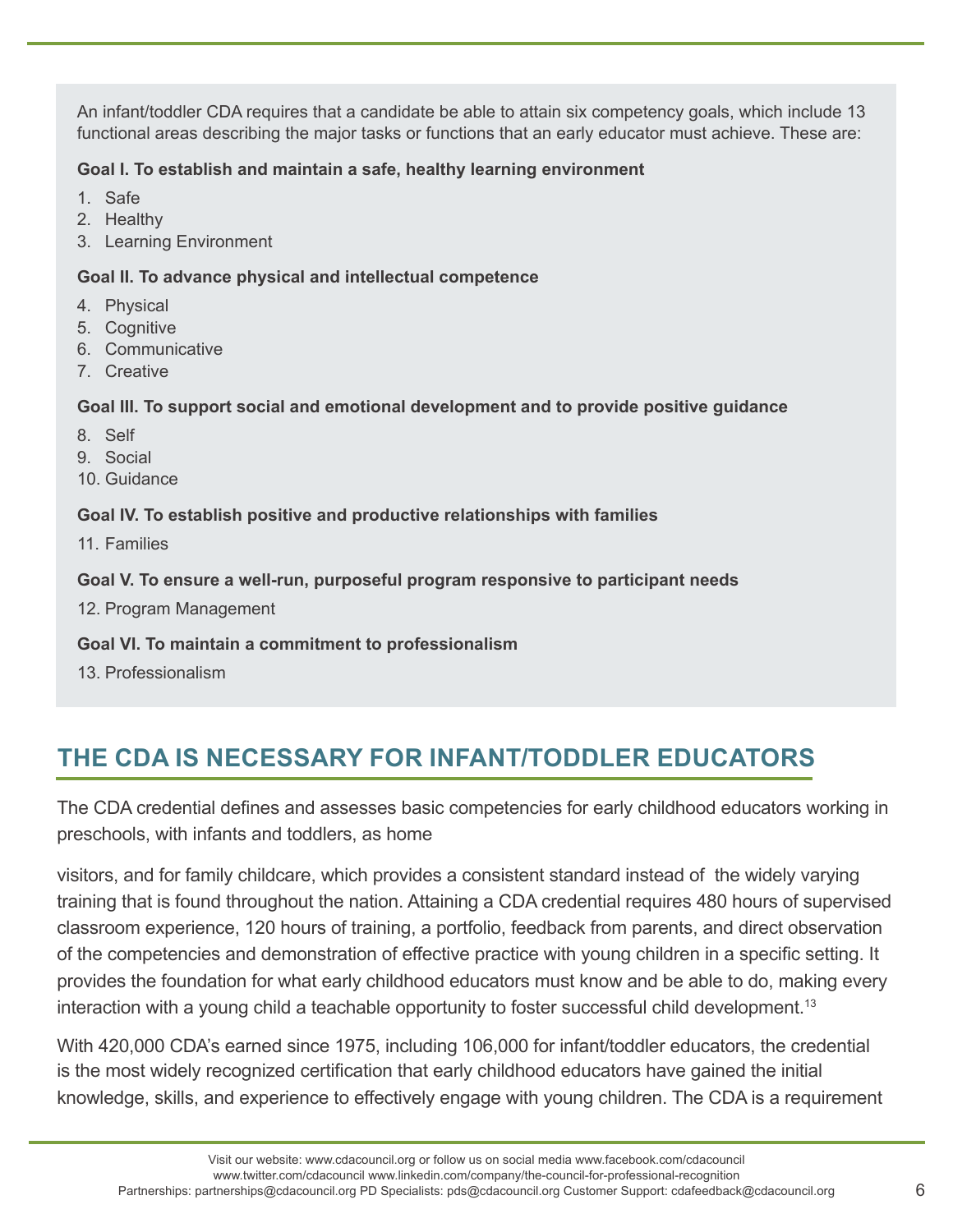for Early Head Start teachers who work with infants and toddlers, and is being required in a number of states for home-based providers and assistant teachers in childcare centers.<sup>14</sup>

The Council refers to the CDA as a best first step in embarking on a career in early childhood education, as it articulates to credit toward associate degrees in a growing number of community colleges and many four-year colleges. It is also affordable for lower-income staff, since "financing is largely absent for system-level improvements to ensure that higher-education program prepares students with the knowledge and competencies necessary to work with young children," according to a February 2018 National Academies report.

"The CDA gave me so much knowledge of children and how to do the job," Elba Menjivar, a teacher at Washington's Bell child development center, said. Studying for her bachelor's degree, she added: "Without the CDA, it would have been more difficult in college—and the university gave me six credits."

**↑↑** Without the CDA, it would have been more difficult in college—and the university gave me 6 credits.

## **SOME SUCCESSFUL INITIATIVES TO SUPPORT INFANT/TODDLER EDUCATION AND EDUCATORS**

As noted, infant/toddler training and requirements to be an educator and caregiver vary throughout the country, and there is simply not enough funding to help support the training of what is largely a lowincome female workforce. Nonetheless, many states and communities recognize these problems and the importance of providing early learning to children between birth and 3. Initiatives differ in their scope and primary goals, yet all are intended to improve access to quality early childhood education and enhance the training and professional development of educators. Promising initiatives include:

- California's Program for Infant/Toddler Care (PITC) is a comprehensive, multimedia training program for trainers of infant/toddler caregivers, infant/toddler teachers, home visitors, and program directors. PITC is organized in four modules that cover social-emotional development, quality in group care, cognitive and language development, and cultural and family issues.15
- Montana provides Infant/Toddler and Preschool Professional Development Incentive Awards that fund educators seeking to increase their knowledge of early childhood development. The state offers that enables new infant/toddler educators to complete their training requirements for a CDA.<sup>16</sup>
- Ohio established Standards of Care and Teaching for infant/toddler educators that present research-base information on child development.17
- Colorado consolidated disparate early childhood programs in 2012 to increase information sharing and offer a professional development information system that can help individuals seek training to meet their goals and competency levels.18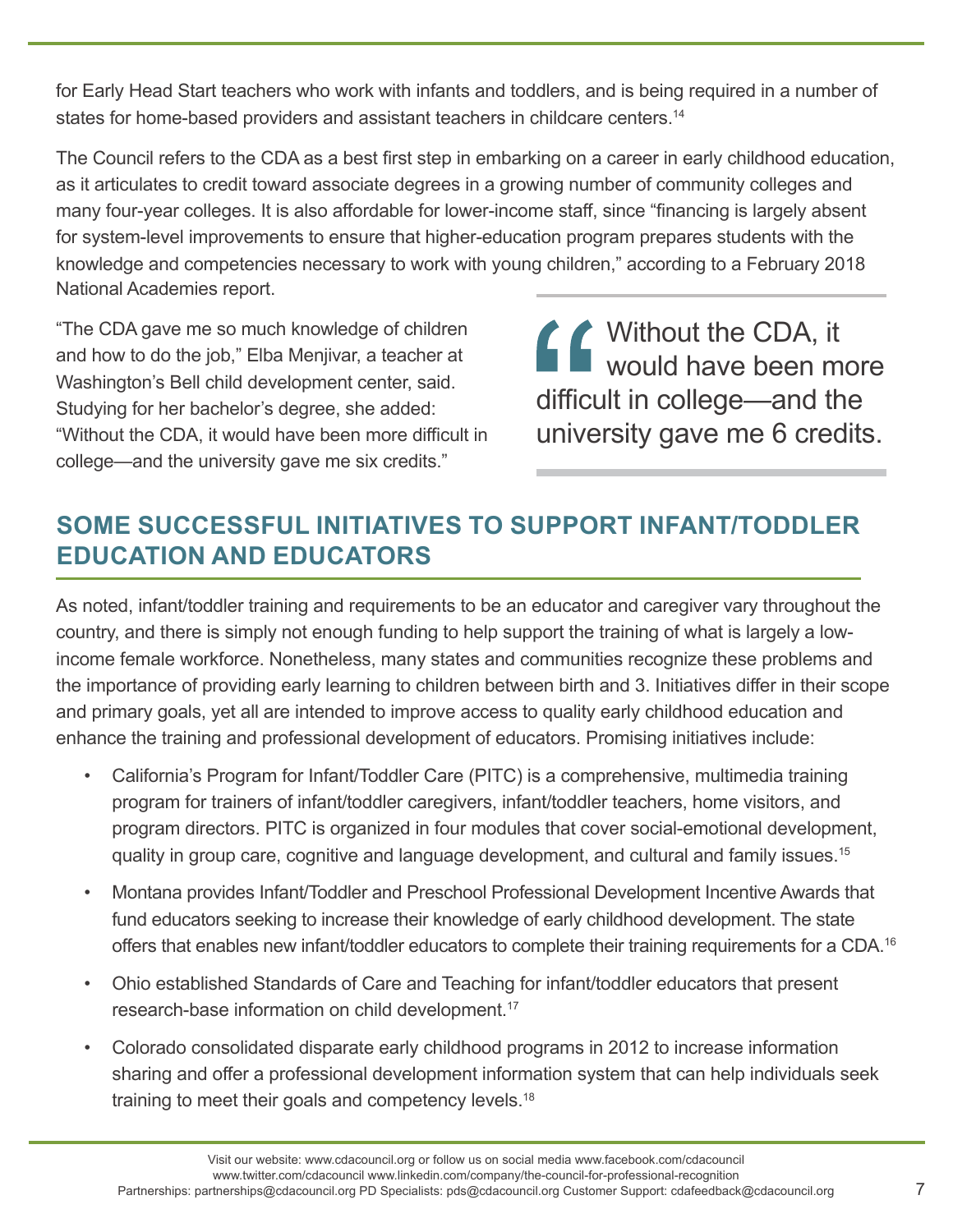- Maryland's Healthy Beginnings program provides resources for educators on developmentally appropriate activities for young children.19
- Seattle's Family and Education Levy provides funding to train early childhood educators, among other efforts to improve infant/toddler education.<sup>20</sup>
- Illinois has created an Early Childhood Block Grant that allocates 25 percent of its funding to infant/toddler programs.21

## **CONCLUSION**

Infants and toddlers—and their families—need access to free or affordable early childhood education and care provided by professionals armed with the knowledge and competencies to be top-notch educators. Despite promising initiatives, increased funding and outreach in some localities, the United States fails to provide early childhood education, not only for babies and toddlers but also for those of preschool age. The children and families who most lack access are poor, come from troubled home situations, and be children of color. This creates a number of vicious cycles: Children are not school ready and behind more affluent children, perpetuating opportunity gaps and class divisions. With parents unable to afford care and, thus, often unable to work, this traps these parents and their families in poverty or "near poverty," denies them dignity, and wastes human talent and effort that could contribute to the U.S. economy and to communities.

At the same time, with infant/toddler educators being in one of the nation's lowest-paid occupations, and training, educational, and certification requirements differing from city to city and state to state, it is hard to get and retain high-quality infant/toddler educators. The lack of professional respect only makes matters worse.

"I think we value our children less than other nations do," Arne Duncan, the former U.S. secretary of education, has said. "I don't have an easier or softer or kinder way to say that."<sup>22</sup>

In order to value our youngest children and ensure that their educators have high-quality training and are economically and socially valued, we need to make the kind of investments that virtually every other rich nation has made. These need to be investments in infant/toddler and other early childhood education centers, investments in young children by making these centers economically accessible and the same kind of public good that K-12 education is, and investments in the training, education, professional development, and compensation for educators who provide one of the greatest services to the future of our nation.

Fundamental training requirements for infant/toddler educators must include a CDA, which can become a stepping-stone to further education. In order to have national standards to professionalize this vital workforce, government leaders, early childhood education coalitions and advocates, and parents must pay special attention to the infant/toddler workforce.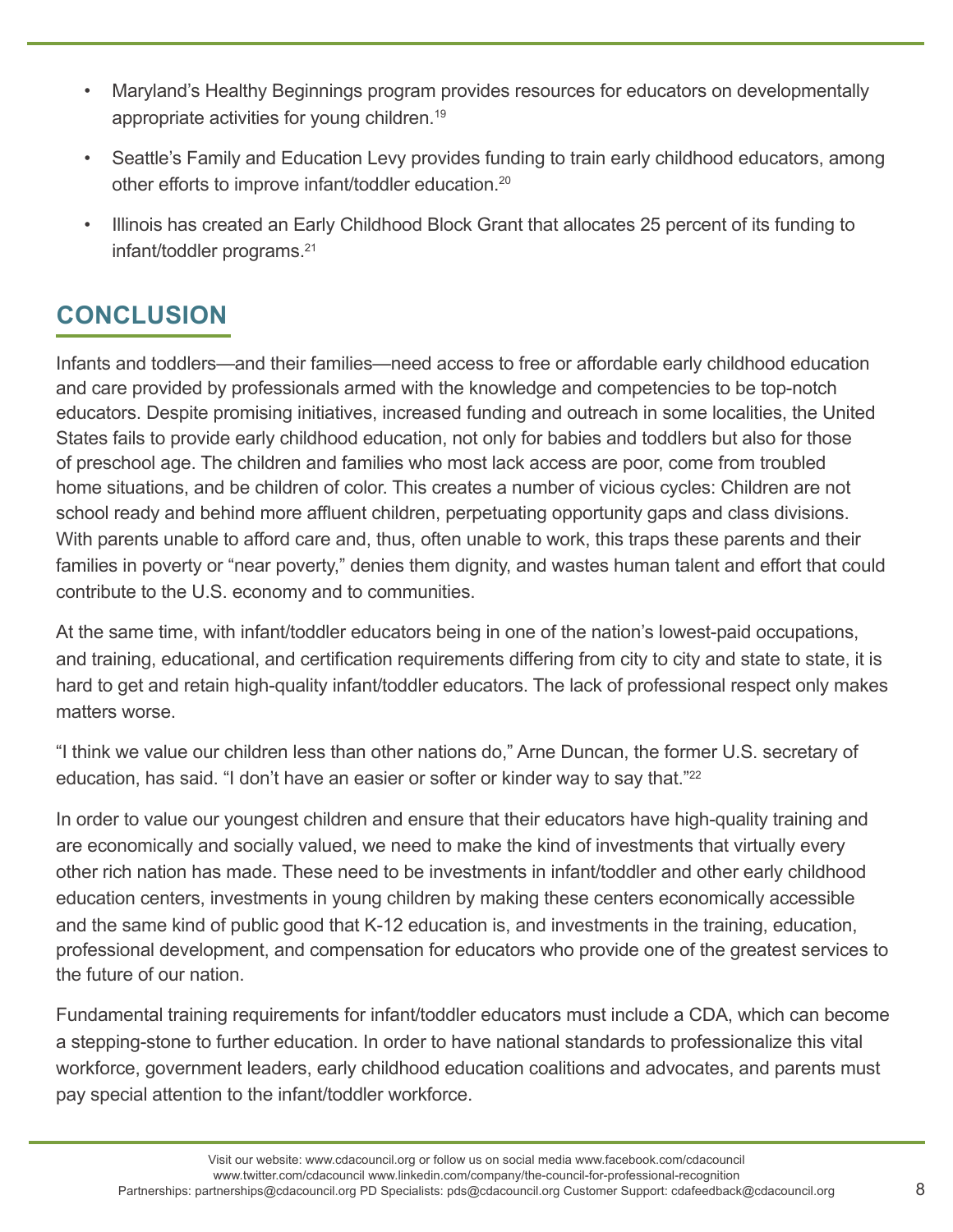1 Bari Walsh, "The Lasting Payoff of Early Childhood Education," Harvard Graduate School of Education, Nov. 16, 2017, https:// www.gse.harvard.edu/news/uk/17/11/lasting-payoff-early-ed; and Organization for Economic Cooperation and Development, Starting Strong V (Paris: OECD, 2017).

2 Urban Child Institute, "Baby's Brain Begins Now: Conception to Age Three," http://www.urbanchildinstitute.org/why-0-3/babyand-brain; Z. Li and M. Sheng, "Some assembly required: the development of neuronal synapses," Nature Reviews. 2003; 4: 833-84; Wisconsin Council on Children and Families, "Brain Development and Early Learning," Quality Matters: A Policy Brief Series on Early Care and Education, no. 1 (2007), https://files.eric.ed.gov/fulltext/ED526797.pdf; Susan S. Lang, "Urie Bronfenbrenner, father of Head Start program and pre-eminent 'human ecologist,' dies at age 88," Cornell Chronicle, Sept. 5, 2005, http://news.cornell. edu/stories/2005/09/head-start-founder-urie-bronfenbrenner-dies-88; Julia Ogg, Katelynn Gohr and Kayla LaRosa, "Why Child's Social-Emotional Skills are so Important," Psychology Today, January 30, 2017, https://www.psychologytoday.com/us/blog/the-widewide-world-psychology/201701/why-child-s-social-emotional-skills-are-so-important; Rachel Chazan-Cohen, Martha Zaslow, Helen H. Raikes, James Elicker, Diane Paulsell, Allyson Dean, and Kerry Kriener-Althen, "Working Toward a Definition of Infant/Toddler Curricula: Intentionally Furthering the Development of Individual Children within Responsive Relationships," Network of Infant/Toddler Researchers, OPRE Report #2017-15, (ACF) Children and Families, U.S. Department of Health and Human Services (HHS), March 2017, https://www.acf.hhs.gov/sites/default/files/opre/nitr\_report\_v09\_final\_b508.pdf.

3 U.S. Census Bureau, "Annual Estimates of the Resident Population by Single Year of Age and Sex in the United States: April 1, 2010 to July 1, 2016," April 20, 2017, https://factfinder.census.gov/faces/tableservices/jsf/pages/productview.xhtml?src=bkmk; Census, "Annual Estimates of the Resident Population by Sex, Single Year of Age, Race, and Hispanic Origin in the United States: April 1, 2010 to July 1, April 20, 2016," April 20, 2017, https://factfinder.census.gov/faces/tableservices/jsf/pages/productview. xhtml?src=bkmk; and Yang Jiang, Mercedes Ekono, and Curtis Skinner, "Basic Facts about Low-Income Children Under 3 Years, 2014," National Center for Children in Poverty, Columbia University, February 2016, http://www.nccp.org/publications/pub\_1148.html

4 Organization for Economic Cooperation and Development, "Enrollment in Child Care and Preschool," September 10, 2016, https://www.oecd.org/els/soc/PF3\_2\_Enrolment\_childcare\_preschool.pdf; U.S. Department of Education, National Center for Education Statistics, "Preschool and Kindergarten Enrollment," April 2017, https://nces.ed.gov/programs/coe/indicator\_cfa.asp; Ministere de l'education nationale (France), "Les niveaux et les etablissements d'enseignement: L'ecole maternelle," 2017, http:// www.education.gouv.fr/cid166/l-ecole-maternelle-organisation-programme-et-fonctionnement.html; Child Care Aware of America. "Parents and the High Cost of Child Care: 2017 Report," https://usa.childcareaware.org/wp-content/uploads/2017/12/2017\_CCA\_ High\_Cost\_Report\_FINAL.pdf; D. Murphy, M. Cooper, and N. Forry, The Youngest Americans: A Statistical Portrait of Infants and Toddlers in the United States. (Chicago: Robert McCormick Foundation, 2013), https://www.childtrends.org/wp-content/ uploads/2013/11/MCCORMICK-FINAL.pdf; and Claire Lundberg, "The autonomous 3-Year-Old," Slate, February 3, 2014, http://www. slate.com/articles/business/dispatches\_from\_the\_welfare\_state/2014/02/universal\_pre\_k\_france\_is\_about\_180\_years\_ahead\_of america on preschool.html.

5 Zero to Three, '"Infant-Toddler Child Care Fact Sheet," September 6, 2017, https://www.zerotothree.org/resources/2012 infant-toddler-child-care-fact-sheet; First Five Years Fund, "The Need," 2016, https://www.ffyf.org/the-need/; and National Center for Children in Poverty, "Racial Gaps in Early Childhood," May 2011, http://www.nccp.org/publications/pdf/text 1014.pdf; Erica Greenberg, Gina Adams, and Molly Michie, "Barriers to Preschool Participation for Low-Income Children of Immigrants in Silicon Valley," Urban Institute, January 2016, https://www.urban.org/research/publication/barriers-preschool-participation-low-incomechildren-immigrants-silicon-valley-part-ii.

6 Center for the Study of Child Care Employment, "Early Childhood Workforce Index 2016," University of California, Berkeley, http://cscce.berkeley.edu/files/2017/05/1-About-the-Workforce.pdf; U.S. Department of Labor, Bureau of Labor Statistics (BLS), Occupational Outlook Handbook, "Childcare Workers," 2017, https://www.bls.gov/ooh/personal-care-and-service/childcare-workers. htm, and "Preschool Teachers," 2017, https://www.bls.gov/ooh/education-training-and-library/preschool-teachers.htm.

7 Despite ongoing efforts to recognize the professionalism of infant/toddler educators, all too often they are dismissed as "babysitters." See: Nancy Crosby Kile, "I'm a Teacher, not a Babysitter! Professionalism in Early Childhood," ContinueED, April 17, 2018, https://www.continued.com/early-childhood-education/articles/i-m-teacher-not-babysitter-22776.

8 Julie Vogtman, "Undervalued: A Brief History of Women's Care Work and Child Care Policy in the United States," National Women's Law Center, Dec. 12, 2017, https://nwlc.org/wp-content/uploads/2017/12/final\_nwlc\_Undervalued2017.pdf; and U.S. Bureau of Labor Statistics, "Child Care Workers," 2018, https://www.bls.gov/ooh/personal-care-and-service/childcare-workers.htm.